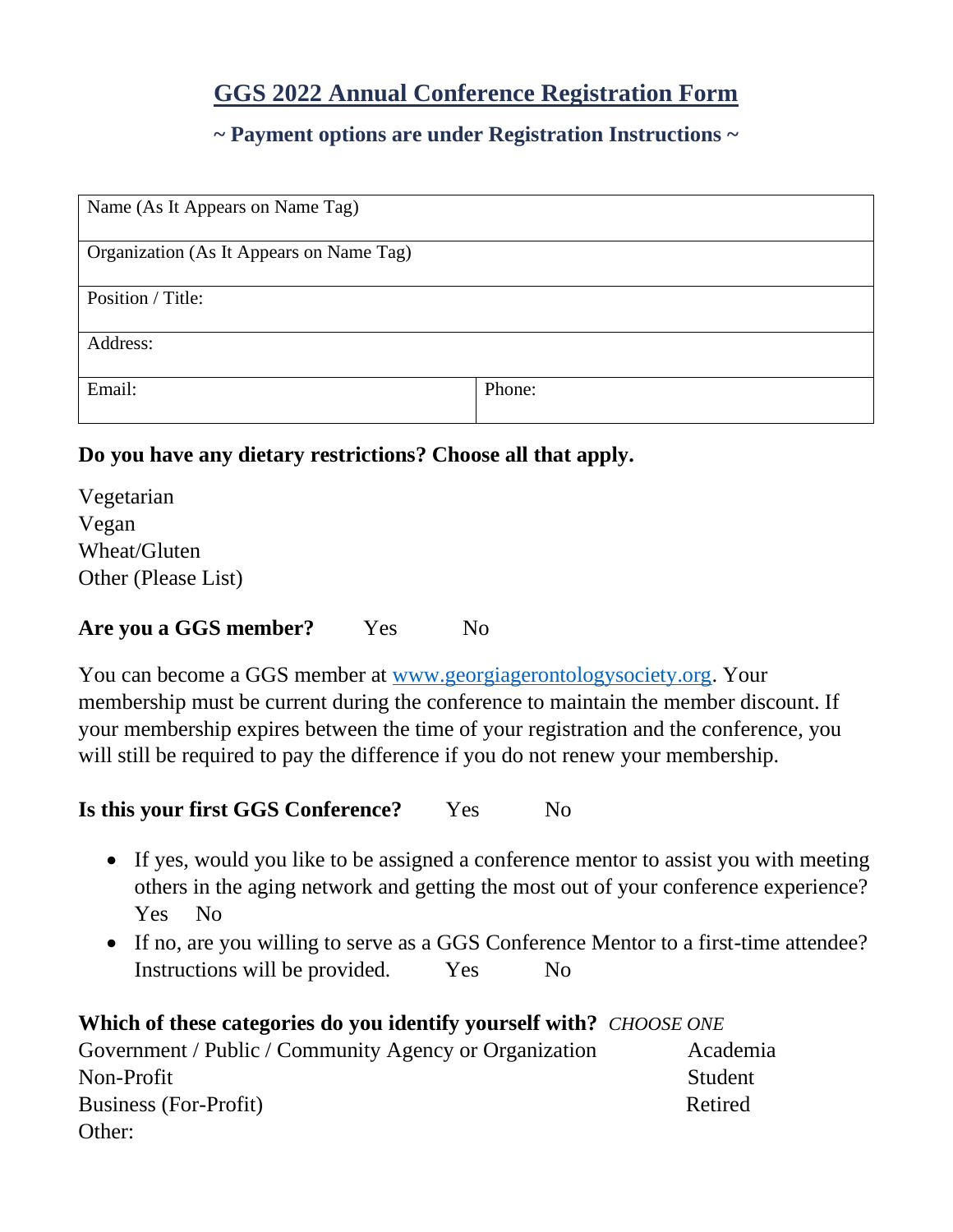## **Which of the following best describes the over-arching service area you work in?**

*CHOOSE ONE – Please choose the one you spend the most time doing.*

Health Care Delivery–Home or Residential Setting Housing / Residential Setting Hospital or Office / Clinic Setting Legal / Financial Services Education / Training/ Work Force Development Advocacy / Public Policy Home & Community Based Services Mental Health Not applicable (Retired or Not Working) Other:

## **Please tell us what profession you consider yourself.** *CHOOSE ONLY ONE*

| <b>Advanced Practice Nurse / Physician's Assistan</b> |
|-------------------------------------------------------|
| Activity specialist / Recreation / Wellness           |
| <b>Allied Health Professional</b>                     |
| <b>Business (For Profit)</b>                          |
| Caregiver                                             |
| Case Manager / Care Manager                           |
| Community Outreach / Marketing                        |
| <b>Financial Services</b>                             |
| Health / Human Services Program Manager               |
| Other:                                                |

nt Legal Services / Lawyer LTC / Residential Services Mental Health Counselor Nurse (RN / LPN / NP) Patient Advocacy / Public Policy Physician / Geriatrician Professor / Educator / Gerontologist Psychologist Social Worker / LPC / LMFT

# **Please identify the coverage area you work in or where you live if you are not currently working.**

**If your position covers multiple counties or regions, please choose one or more regions below.** *If you are unsure what region you cover, please see the region breakdown at the end of this form.*

| Metro Atlanta               | Georgia Mountains | <b>River Valley</b> |
|-----------------------------|-------------------|---------------------|
| Coastal Georgia             | Middle Georgia    | Southern Georgia    |
| Central Savannah River Area | Northeast Georgia | Southwest Georgia   |
| Heart of Georgia            | Northwest Georgia | Three Rivers        |
| All Regions                 | Out of State      |                     |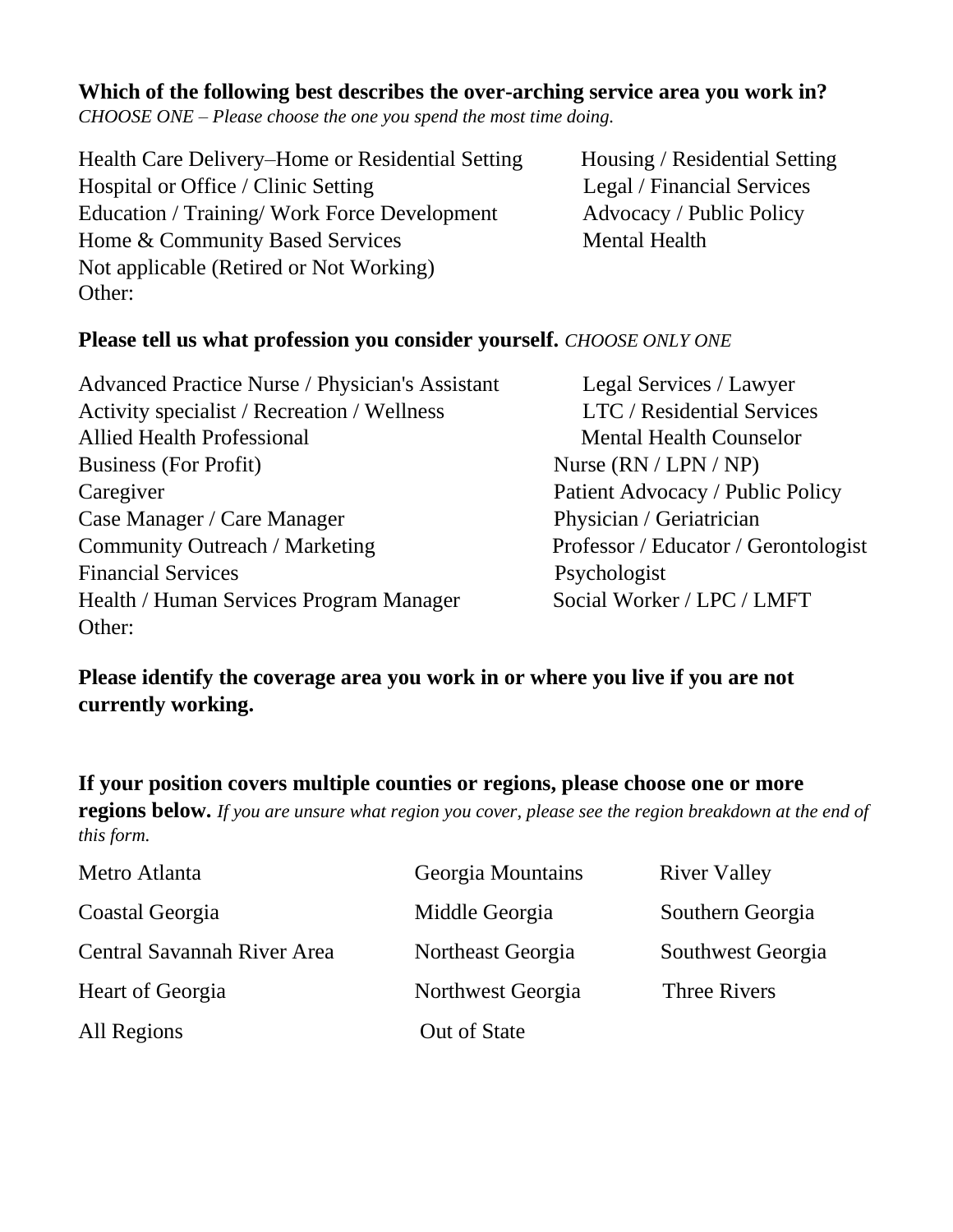# **GGS Full Conference Registration ~ August 8-10, 2022**

| <b>Early Bird Rates</b><br><b>Before June 11, 11:59 PM</b> | <b>Regular Rates</b><br><b>Begins June 12, 12:00 AM</b> |
|------------------------------------------------------------|---------------------------------------------------------|
| Presenter Rate (Student/Retiree) \$160                     | Presenter Rate (Student/Retiree) \$200                  |
| Presenter Rate (Professional) \$260                        | Presenter Rate (Professional) \$300                     |
| GGS Member \$310                                           | GGS Member \$350                                        |
| Non-GGS Member \$360                                       | Non-GGS Member \$410                                    |
| Student/Retiree (Not working full time)                    | Student/Retiree (Not working full time)                 |
| \$210                                                      | \$250                                                   |
| Family Caregiver \$210                                     | Family Caregiver \$250                                  |

**One Day Registration: Tuesday only ~ August 9, 2022 ~ All programs 7:00 AM through 7:00 PM ~**

| <b>Early Bird Rates</b>                 | <b>Regular Rates</b>                    |
|-----------------------------------------|-----------------------------------------|
| <b>Before June 11, 11:59 PM</b>         | <b>Begins June 12, 12:00 AM</b>         |
| GGS Member \$185                        | GGS Member \$235                        |
| Non-GGS Member \$210                    | Non-GGS Member \$260                    |
| Student/Retiree (Not working full time) | Student/Retiree (Not working full time) |
| \$110                                   | \$160                                   |
| Family Caregiver \$110                  | Family Caregiver \$160                  |

**Guest Tickets – August 9th Awards and Annual Meeting Luncheon** *If you are registered for the conference for that day, you do not need a ticket. These are luncheon tickets for guests.*

| <b>Early Bird Rates</b>                 | <b>Regular Rates</b>                    |
|-----------------------------------------|-----------------------------------------|
| <b>Before June 11, 11:59 PM</b>         | <b>Begins June 12, 12:00 AM</b>         |
| <b>Awards &amp; Annual Meeting \$60</b> | <b>Awards &amp; Annual Meeting \$70</b> |

**CERTIFICATE OF ATTENDANCE – The certificate lists the hours attended, event dates, and location. It is not a substitution for the CEU certificate.**

| <b>Early Bird Rates~Before June 11, 11:59 PM</b> Regular Rates ~ Starts June 12, 12:00AM |      |
|------------------------------------------------------------------------------------------|------|
| $\frac{$15}{}$                                                                           | \$20 |

**CEU Processing – We will list all approved CEUs on our conference website. We are applying for Social Work, Certified Case Manager, and Registered Dietitian. If we are not approved, you may request a refund by July 16, 2022. If you are requesting CEUs from more than one approving organization, you will need to pay the fee for each.**

| <b>Early Bird Rates~Before June 11, 11:59 PM Regular Rates ~ Starts June 12, 12:00AM</b> |      |
|------------------------------------------------------------------------------------------|------|
| \$25                                                                                     | \$30 |

**Total Payment Due:\_\_\_\_\_\_\_\_\_\_\_\_\_\_\_\_\_\_\_\_\_\_\_\_\_\_\_\_\_\_\_\_\_\_\_\_\_\_**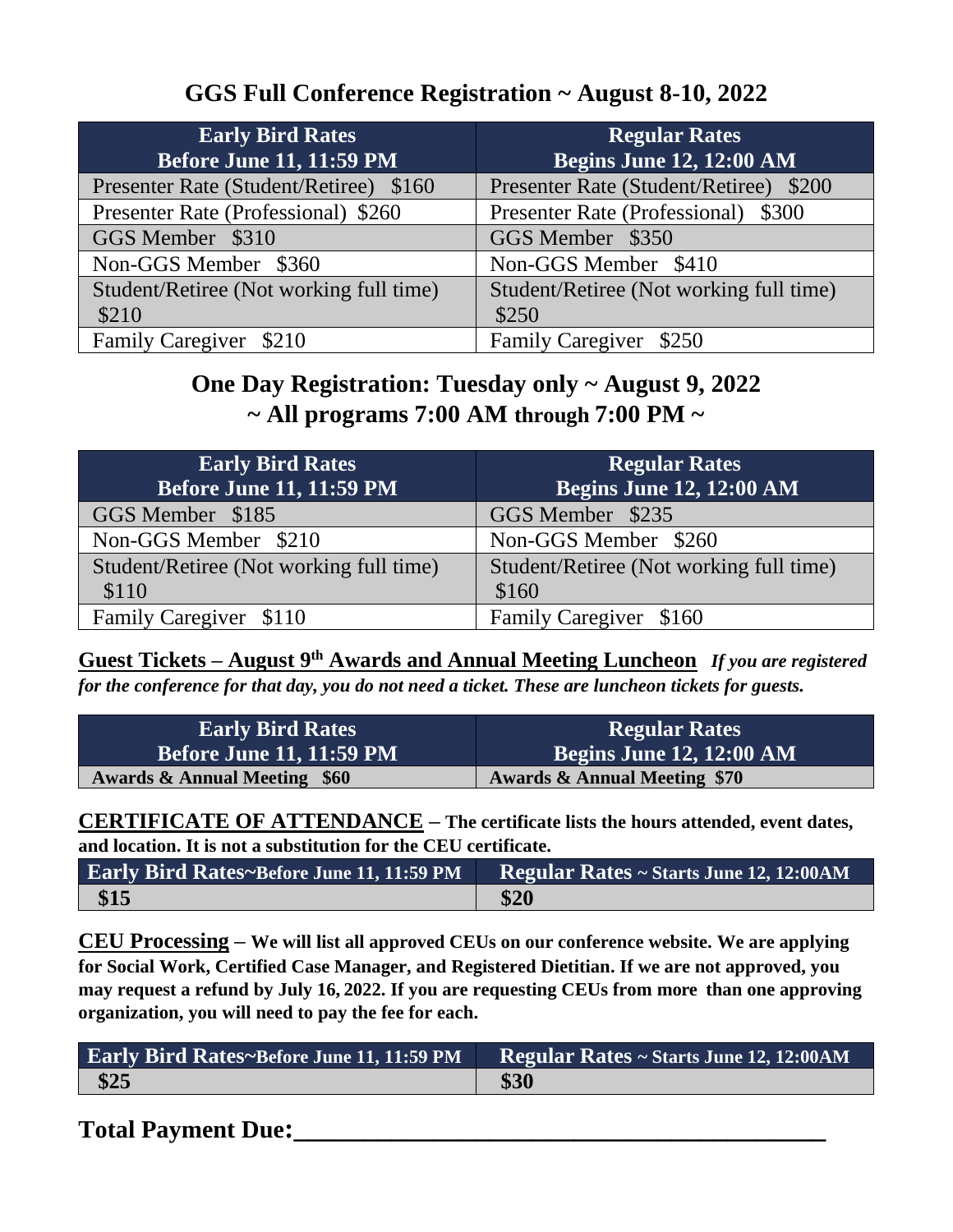# **REGISTRATION INSTRUCTIONS**

**PAYMENT OPTIONS** - Individuals wishing to pay by credit card, can register online by clicking [here.](https://form.jotform.com/220906058964058) You need a PayPal account to use the online link. If you would like to print the form and pay by check or need to request an invoice, please contact Sarah Jones at [administrator@georgiagerontologysociety.org](mailto:administrator@georgiagerontologysociety.org) or (210) 698-2074. A mailing address will be sent to you.

**GROUP DISCOUNT** - Agencies/Organizations that register 4 or more individuals can receive a 10% discount on their registration. This discount can only be applied if payment is submitted via check or direct deposit. If you are registering online, you will not be able to take advantage of this discount.

**REFUND POLICY** - If you need to cancel your registration, you will need to make your request in writing via mail or email by midnight on July 16, 2022. You will be charged a \$25 cancellation fee. No refunds will be given after July 16, 2022. You will be able to transfer a registration to another individual until midnight on August 6, 2022.